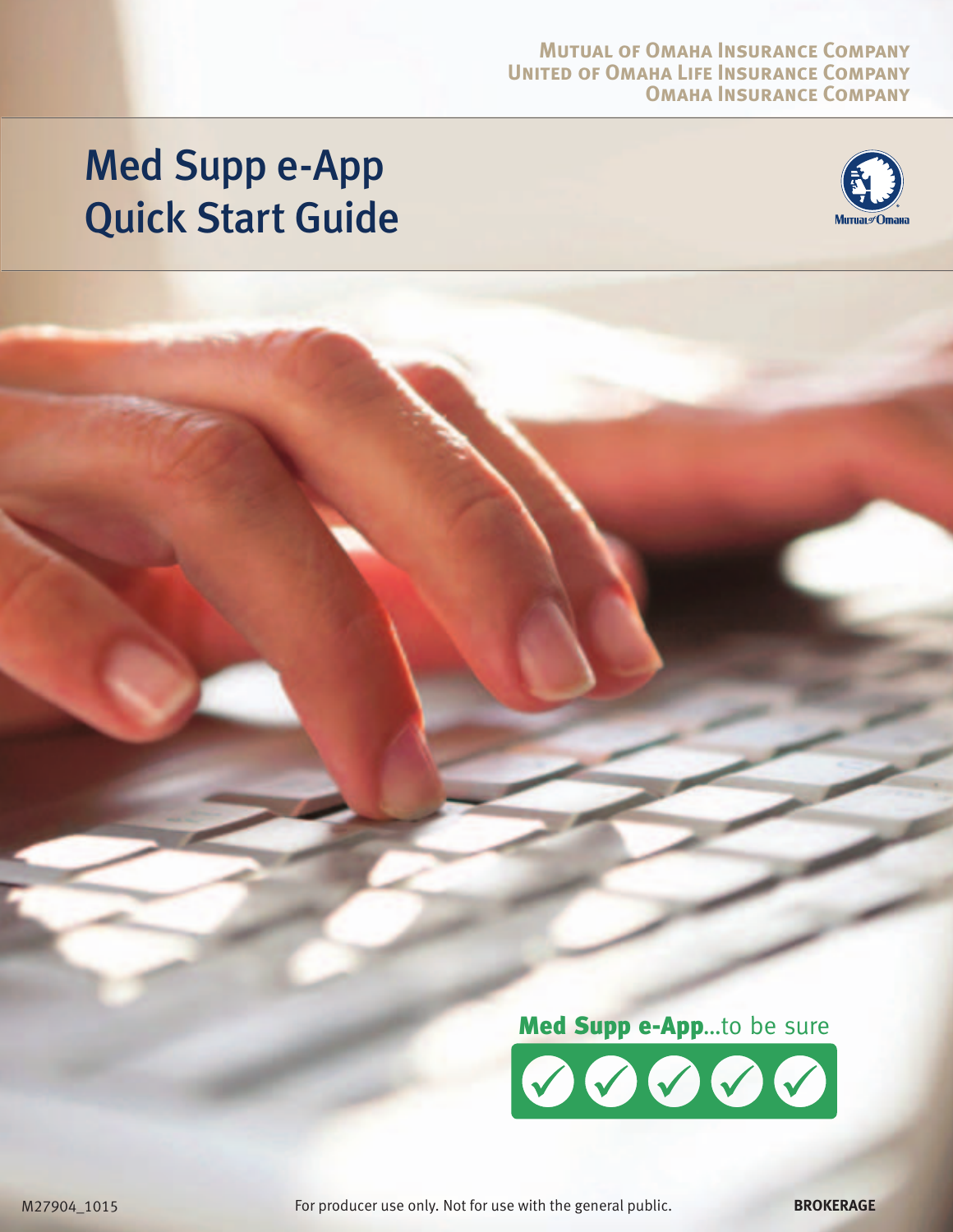# **COULD AND A START GUIDE**

With Mutual of Omaha's Medicare Supplement Electronic Application (Med Supp e-App) you may complete and submit business online.

**Designed specifically for our Med supp producers**, this e-App has everything you need and want to complete and submit applications for quick issue. Saves you time and ensures accuracy. Whether you write hundreds of applications a year or are an occasional Med supp writer, you'll like this process. Chances are you won't go back to paper.

- Saves Time
- **Eliminates Guesswork**
- Easy for You and Applicants
- Reduces Frustration of Outdated Forms
- Quick Issue Paid Faster
- **Simple to Keep Track of Apps in Progress**
- Reduces Paper App Supply

### e-App Features

When you begin using the Med Supp e-App, you'll discover all of its features and benefits. Here are a few of the highlights in the meantime:

- Underwriting rules are automatically applied
- FDA database prescription drugs and dosages are listed if needed
- Visual cues indicate your progress, missing information and clarifications

1

- One signature covers all forms
- Answers to simple questions reveal only the additional questions your client needs
- Each client's signature options appear (electronic or voice)
- Real-time rate quotes and data updates
- A Dashboard shows all your applications in progress
- **L** For sensitive information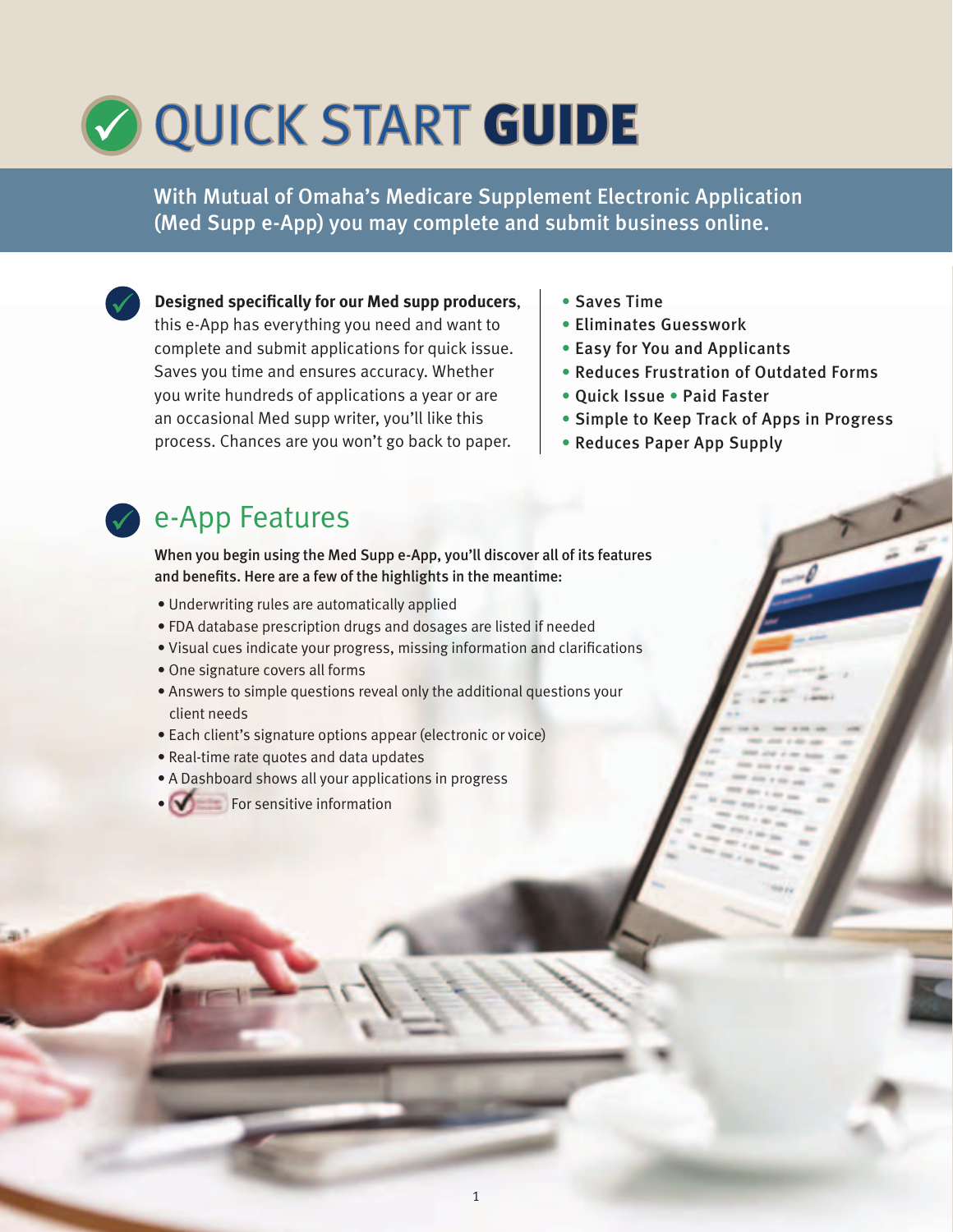

### Who Can Use It

You complete the e-App with applicants in person or on the phone. It's not approved for applicants to complete themselves.

| Who                                                                                                                                         | <b>What's Required</b>                                                                                                                                                  |
|---------------------------------------------------------------------------------------------------------------------------------------------|-------------------------------------------------------------------------------------------------------------------------------------------------------------------------|
| <b>Producer •</b> Licensed and appointed                                                                                                    | Internet connection, email account and<br>registered on Sales Professional Access<br>(See Get Started on back cover)                                                    |
| <b>Applicant •</b> You complete the e-App<br>for anyone with an Internet connection;<br>an email address is preferred, but not<br>required* | • Bank account information and Social<br>Security number for signing*<br>• Prescription drug information, if policy<br>is underwritten<br>• Medicare card, if available |

\* See What Ifs on back cover



### Where It's Located

#### **Sales Professional Access,** *mutualofomaha.com/broker***, in two places:**

- · Welcome page, Electronic Applications
- Sales & Marketing tab, Electronic Applications page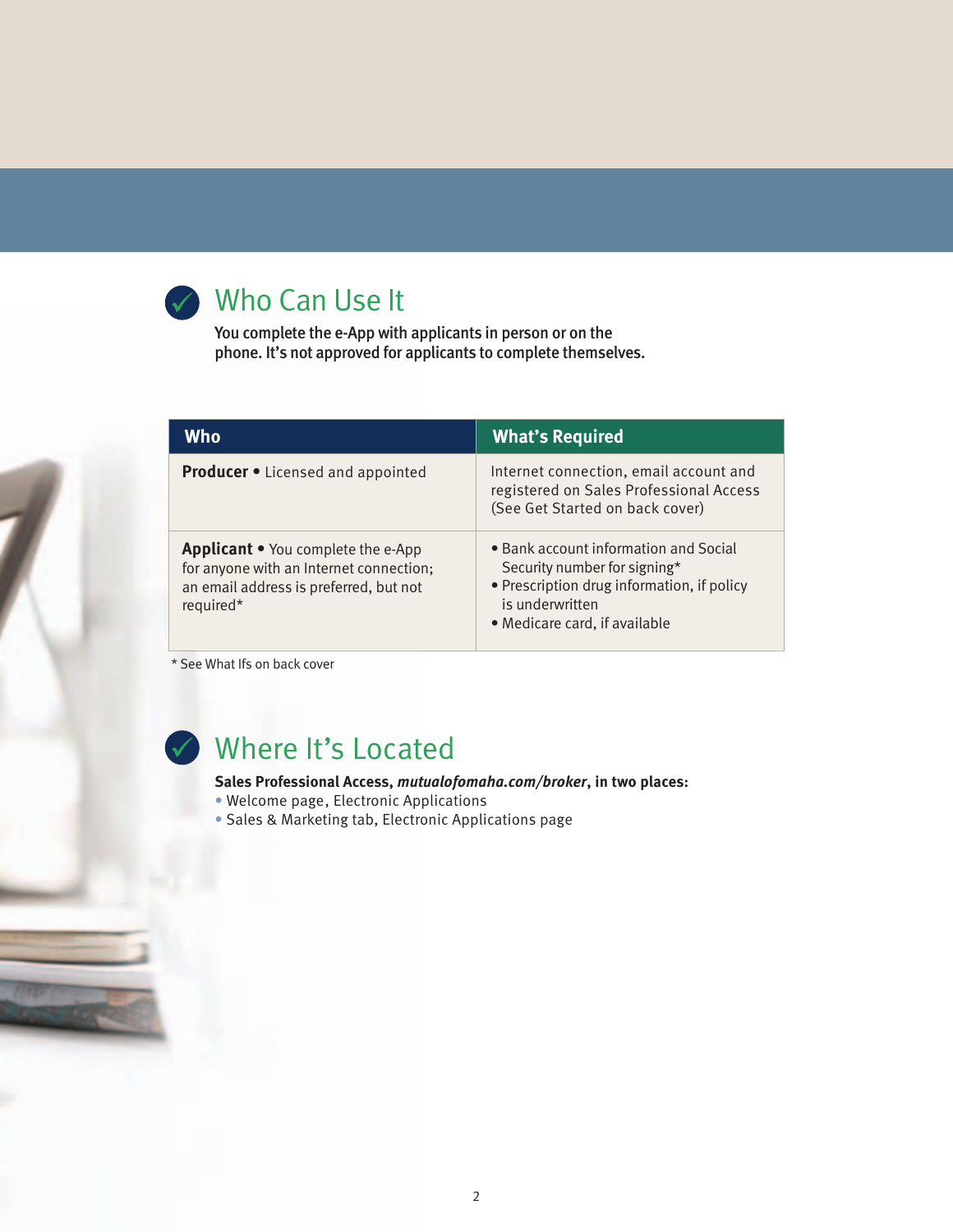### How It Works

The general flow of the Med Supp e-App process is:

|            | You sign onto Sales Professional Access<br>and open the Med Supp e-App.                                                                                                                                                                                                          |
|------------|----------------------------------------------------------------------------------------------------------------------------------------------------------------------------------------------------------------------------------------------------------------------------------|
|            | Applicant has Internet browser and<br>email account open (preferred, see<br>What Ifs on back cover).                                                                                                                                                                             |
| 3          | You arrive at your Dashboard, click<br>"Initial Documents" to email required<br>docs to the applicant.                                                                                                                                                                           |
| ה'<br>יי   | You click "Start a New Quote or<br>Application" to generate a premium<br>quote.                                                                                                                                                                                                  |
|            | You ask applicant the questions,<br>add information, click to retrieve<br>plans/quotes, select a plan.                                                                                                                                                                           |
| <b>Nov</b> | You click "Apply Now" to begin<br>the application.                                                                                                                                                                                                                               |
| 7          | You ask the questions and complete<br>fields.                                                                                                                                                                                                                                    |
|            | When all checkmark circles are green,<br>you click "Continue to Review" and go<br>over all the information entered with<br>the applicant; revise as needed. It's<br>your last step before signature.                                                                             |
|            | You select "Submit" to send an email<br>to the applicant with signature options,<br>required documents and authorization<br>code for signature. You see a Web page<br>with the same signature information.<br>If the applicant doesn't use email, see<br>What Ifs on back cover. |





**10** Applicant reviews documents and selects the preferred signature option (see Signature Options section).

**11** You receive an email that the applicant signed and submitted the application to Mutual of Omaha; the application with a pending policy number shows up on your Dashboard. You also get an email when the applicant receives a premium change and when he/she declines to sign the application.

> Once the file is received, it appears on your health case monitoring report.

### **Payment Options**

First payment . Visa, MasterCard, automatic bank withdrawal or check when printing for and submitting with wet signature

Renewal payment . Automatic bank withdrawal or check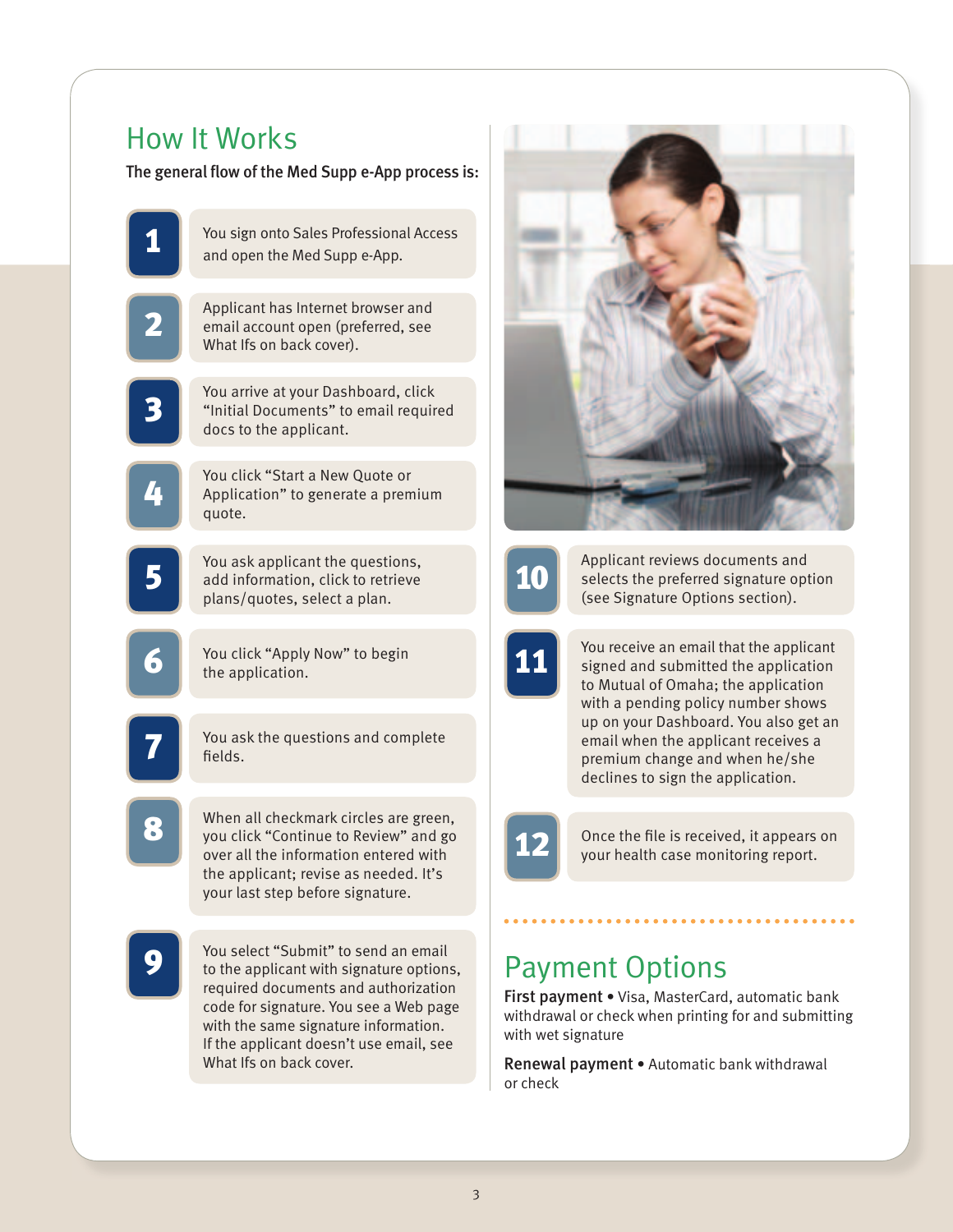### $Signature Options |$  The following criteria determine how the applicant may sign the e-App:

| <b>Signature Method</b>                                                                                                                                                                                                                                                                                                              | <b>Available on These</b><br><b>Types of Business</b> | <b>And When the Initial</b><br><b>Payment Is</b>              |
|--------------------------------------------------------------------------------------------------------------------------------------------------------------------------------------------------------------------------------------------------------------------------------------------------------------------------------------|-------------------------------------------------------|---------------------------------------------------------------|
| <b>Electronic</b><br>Applicant:<br>· Has Internet access (email address<br>not required; see What Ifs)<br>• Must review initial documents<br>before signing<br>• Enters credit card information                                                                                                                                      | Underwritten<br>Guarantee issue<br>Open enrollment    | Automatic bank withdrawal<br>Visa, MasterCard (not in NY) $*$ |
| Voice**<br>Applicant must review application and<br>initial documents before calling the<br>voice signature phone number.                                                                                                                                                                                                            | Underwritten<br>Guarantee issue<br>Open enrollment    | Automatic bank withdrawal                                     |
| Wet<br>Producer mails or delivers the application<br>and documents to the applicant to sign<br>and submit. Primarily used when there<br>is a power of attorney or the applicant<br>is not the bank-account holder or perfers<br>to wet sign. Always an option but not<br>preferred; will delay issue. See What Ifs<br>on back cover. | Underwritten<br>Guarantee issue<br>Open enrollment    | Automatic bank withdrawal<br>Check                            |

\* Applicants using credit cards must provide their statement billing address so the payment is processed. See Resources, signature process on back cover.

\*\* Voice signature is not available to those who want to enter bank account information themselves; they must use electronic signature.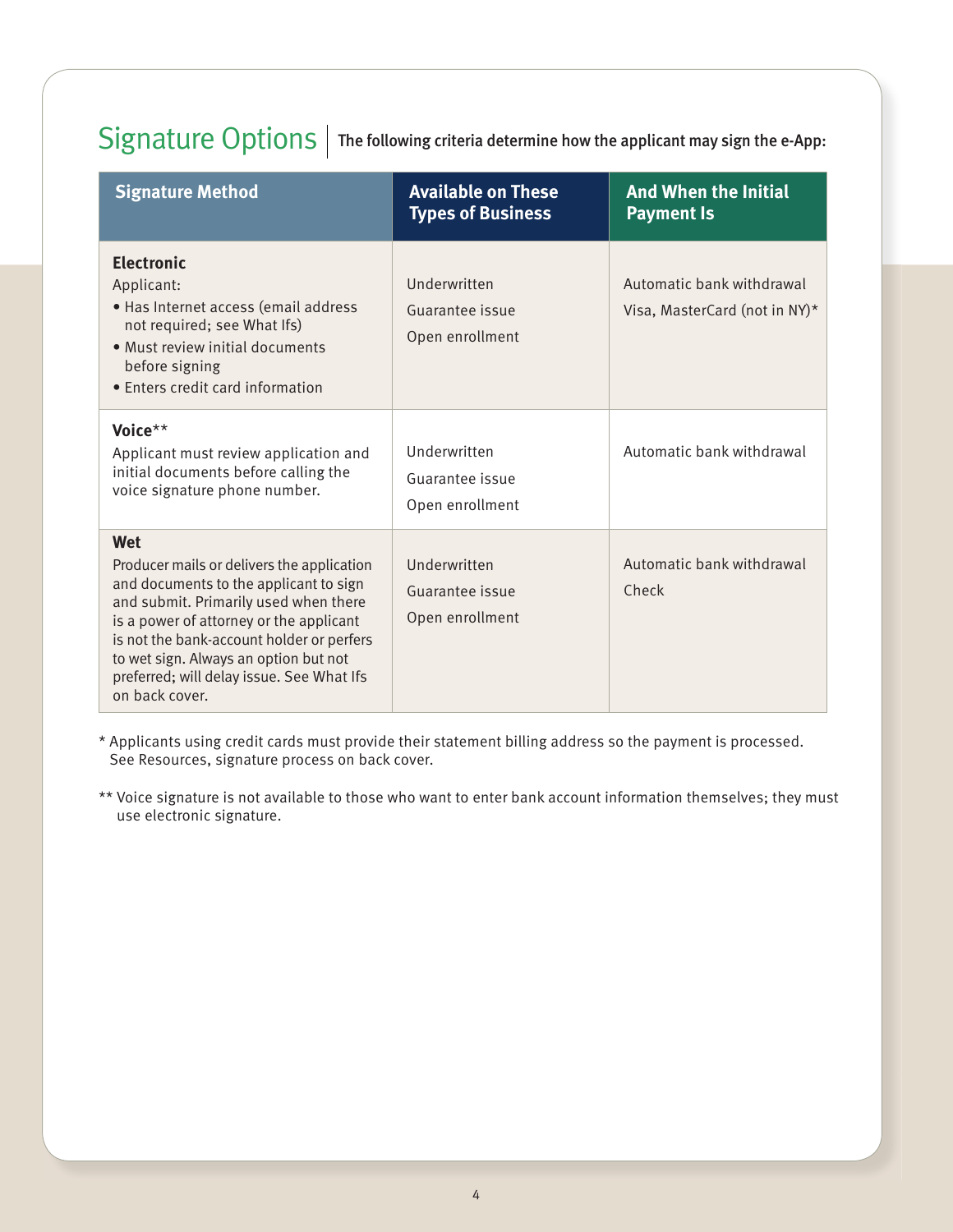## Dashboard Highlights

You may sort the information by column heads or search a name, date, etc. The Dashboard indicates application status:

| <b>Status</b>                              | <b>Explanation</b>                                                                                                                                             | <b>Dashboard</b> |
|--------------------------------------------|----------------------------------------------------------------------------------------------------------------------------------------------------------------|------------------|
| Quoted                                     | Completed through quote only; can open it later to<br>finish with the applicant.                                                                               | 30 days          |
| <b>App Started</b>                         | Partially completed the application; saved it to resume<br>with applicant later. Great if you're interrupted and<br>cannot complete the app after starting it. | 30 days          |
| <b>Pending Signature</b>                   | Completed application and sent to applicant for signature.<br>Monitor so you can follow up with the applicant to finish<br>the signature process.              | 30 days          |
| <b>Printed for Signature</b>               | When the applicant is not the bank-account holder or<br>prefers to wet sign. You sent everything to the applicant to<br>wet sign. See What Ifs.                | 45 days          |
| <b>Submitted e-Signature</b>               | Applicant electronically signed and submitted the<br>application. A pending policy number was assigned and<br>shows on Dashboard.                              | 90 days          |
| <b>Submitted Voice</b><br><b>Signature</b> | Applicant voice signed the app. A pending policy number<br>was assigned and shows on Dashboard.                                                                | 90 days          |
| <b>Submitted Wet</b><br><b>Signature</b>   | Applicant wet signed the application and you've mailed<br>or faxed it to Mutual of Omaha. Use the dialog box to<br>change the status.                          | 90 days          |

"MedSupp CFeApp" appears in the Entry System column when an applicant begins a Med Supp Consumer Online Application. See the Consumer Online Application Marketing Resource Guide on Sales Professional Access.

| Minde are Supplement is Apple alone                                                                                                                        |                      |                      |                             |                                                 |                   |                       |
|------------------------------------------------------------------------------------------------------------------------------------------------------------|----------------------|----------------------|-----------------------------|-------------------------------------------------|-------------------|-----------------------|
| Dashboard                                                                                                                                                  |                      |                      |                             |                                                 |                   |                       |
|                                                                                                                                                            |                      |                      |                             |                                                 |                   |                       |
|                                                                                                                                                            |                      |                      |                             |                                                 |                   |                       |
| <b>CONTRACT EXPERIENCES</b> Additionally                                                                                                                   |                      |                      |                             |                                                 |                   |                       |
| Saper's for an earning queen or approalers.                                                                                                                |                      |                      |                             |                                                 |                   |                       |
| Frankly Co., Landson, Co., Landson, Manham, Thomas & Co.,                                                                                                  |                      |                      | CONTRACTOR AND MONEY WITH A | w.                                              |                   |                       |
|                                                                                                                                                            |                      |                      |                             | The State and The                               |                   |                       |
| <b>RADIO COMPANY</b>                                                                                                                                       | <b>CONTRACTOR</b>    |                      |                             |                                                 |                   |                       |
| $+10000$                                                                                                                                                   | · Catalogue          | $\ddot{\phantom{1}}$ |                             |                                                 |                   |                       |
| <b>Roarch C. Roset C.</b>                                                                                                                                  |                      |                      |                             |                                                 |                   |                       |
|                                                                                                                                                            |                      |                      |                             |                                                 |                   |                       |
| <b>ROAD LANGE</b>                                                                                                                                          |                      |                      |                             | ten-salute all instrume as exclusive            | <b>CONTRACTOR</b> | <b>Senitore Chara</b> |
|                                                                                                                                                            |                      |                      |                             |                                                 |                   |                       |
| <b>RIVE AND COMPANY REPORTS</b>                                                                                                                            |                      |                      |                             | Three-to- of FIGURE SANDARDAY, FISHER           |                   |                       |
|                                                                                                                                                            |                      |                      |                             | processity in company week --                   | <b>CONSULTANT</b> |                       |
|                                                                                                                                                            | <b>CALCULATION</b>   |                      |                             | USE/ARTES TO COVERED ANOMARCHE ATTACHED         |                   |                       |
|                                                                                                                                                            | <b>COMMERCIAL</b>    |                      |                             | converse at money weathers, money               |                   |                       |
| CHRISTIANIC FREE                                                                                                                                           | <b>CONTRACTOR</b>    |                      |                             | ASSESSED M. CORON SAVANAMENT STEEL -            |                   |                       |
| Good March 2120 Street Corp.                                                                                                                               |                      |                      |                             | PERSONAL COMPANY, SURGEROUSLY CONTROL.          |                   |                       |
| CARMELL AND VIEW                                                                                                                                           | <b>CONTRACTOR</b>    |                      |                             | ALCOHOL: IL COVER DIMANUARMENT CORPORATION      |                   |                       |
|                                                                                                                                                            | <b>CONTRACTOR</b>    |                      |                             | AUSTRALIA De SEDARA ROMANTANAN GEORGIA          |                   |                       |
|                                                                                                                                                            | <b>START SERVICE</b> |                      |                             | <b>SOMETIVE ARTIST SHOWLING SERVE</b>           |                   |                       |
| Contributed and Cold<br>CONTINUES IN CON-<br><b>SALES AND ARTICLES</b><br><b>COMMERCIAL ANDER</b><br><b>DEPARTIES LEADS</b><br><b>EDIRAREA ATMOSPHANIE</b> |                      |                      |                             | FRAUD. Allywood P. Mercedes Assessments and the |                   |                       |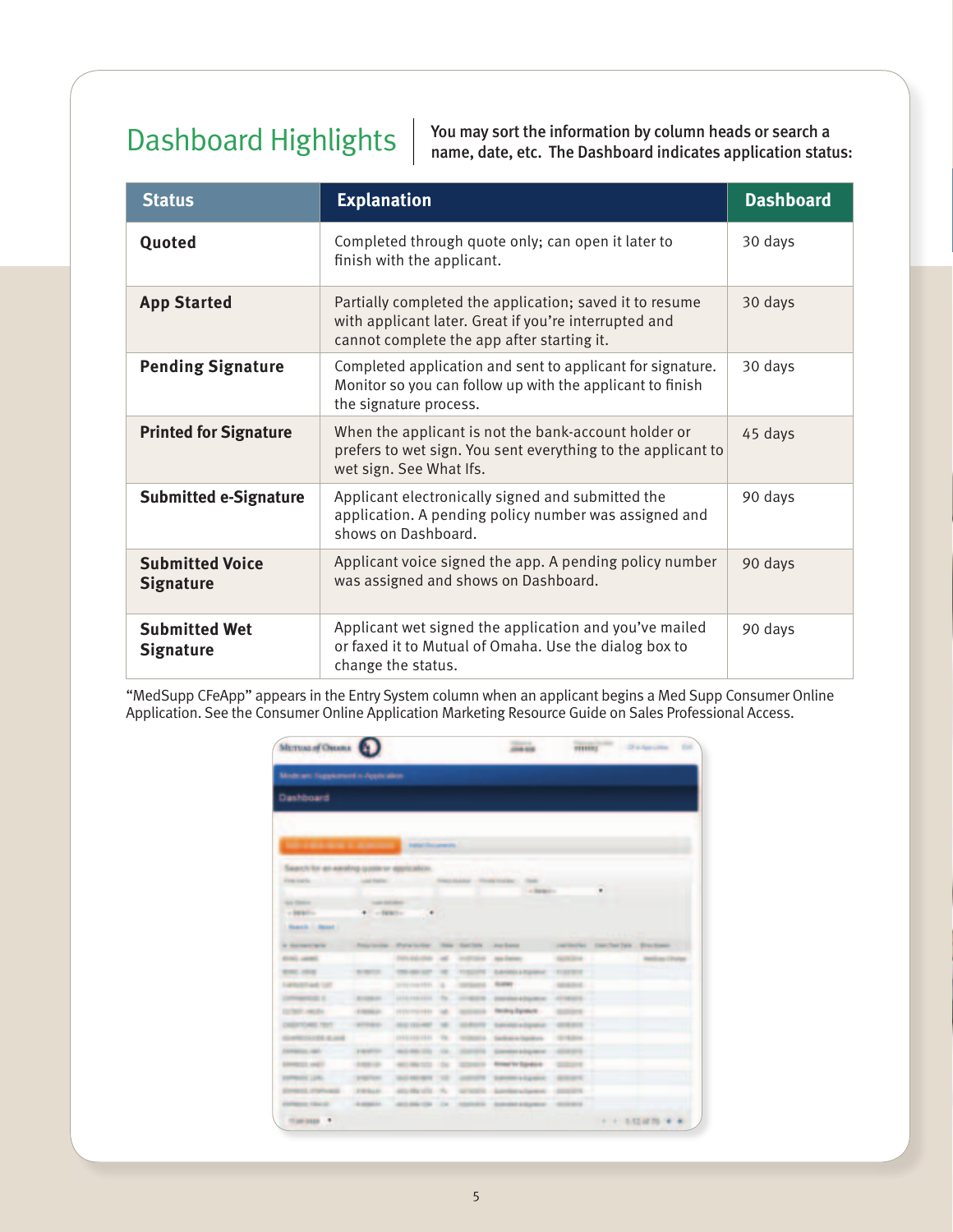### e-App Functions

#### **Navigation**

- **Green/white checkmark: Page is complete and in** good order
- Yellow exclamation mark: Page is missing information. Go to the page and read the directions or look for the yellow-highlighted area
- Blue Dot: the page you're on
- Tab through the answer fields
- Tap "y" key for yes and "n" for no
- . In dropdown boxes (state, drugs, etc.), type the first few letters of what you want to get close
- Use the left navigation to jump to any page. For example, you can work on the Producer page while the applicant gathers prescription drug information. Or, you can add notes to the underwriter when discussing drug use.

Of course, it's best to complete the pages in order so that the underwriting rules can be applied and you see only what you need to complete.

#### **Buttons**

- Previous/Next: Moves you backward or forward one page at a time; does not save answers to the database, but retains them while you're in the e-App
- Continue to Review: When all check mark circles are green, takes you to the Review page to go over the information with the applicant and revise anything.
- Save: Retains answers in the database
- Close: Saves answers to the database, saves record to the Dashboard and takes you to the Dashboard
- Edit Quote: Takes you back to the quote page
- Attach Eligibility Documents: Before signature, you attach the required proof of eligibility for guaranteeissue coverage
- . Initial Documents: Enables you to email the required documents to the applicant
- Submit: Sends an email to the applicant containing the authorization code, signature options and required documents